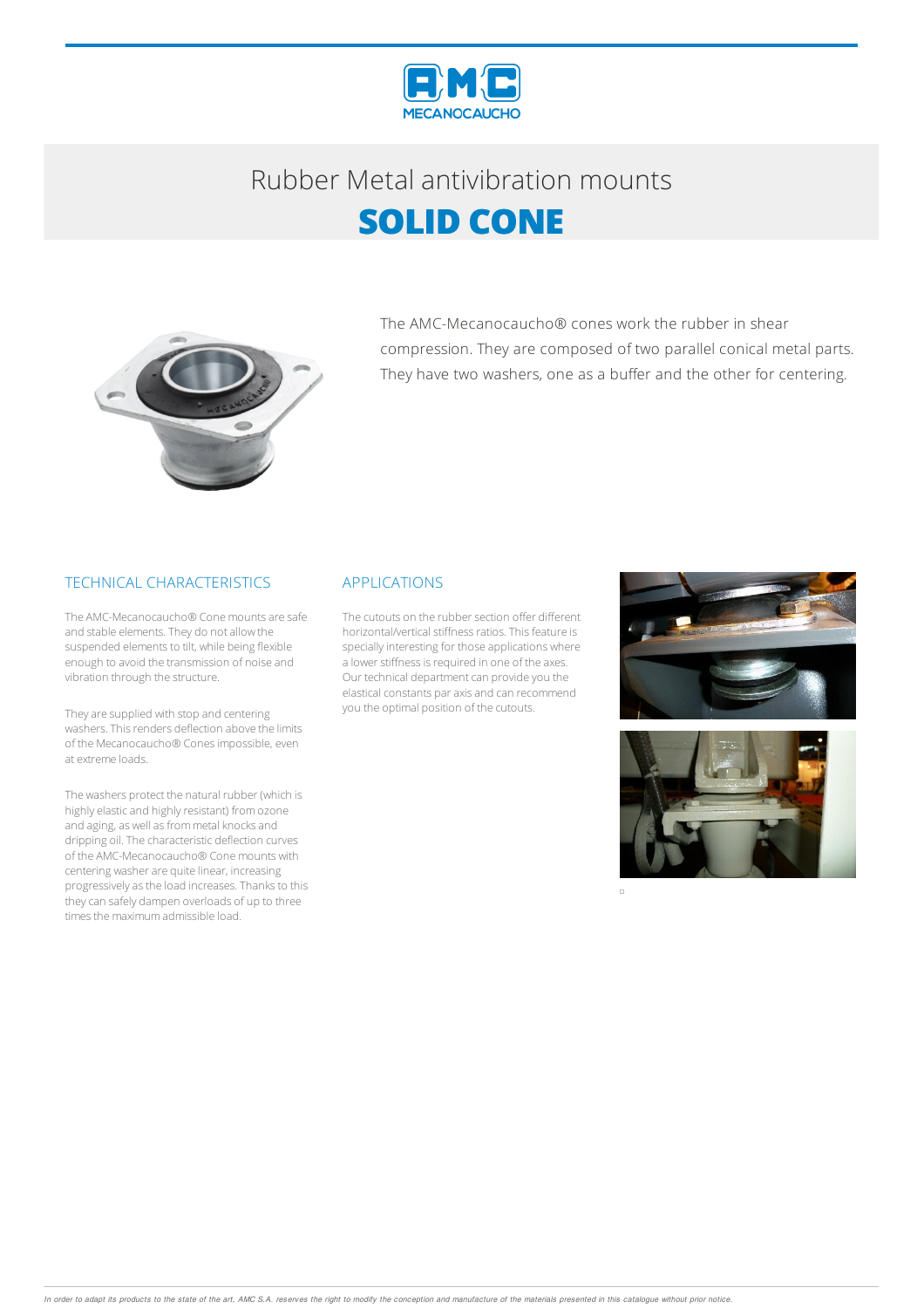

# **SOLID CONE**

DRAWINGS







02



84 106

68

| <b>Type</b> | $\underset{\left(\mathrm{gr}\right)}{\mathsf{Weight}}% \underset{\left(\mathrm{gr}\right)}{\mathsf{Weight}}% \underset{\left(\mathrm{gr}\right)}{\mathsf{Matrix}}% \underset{\left(\mathrm{gr}\right)}{\mathsf{Matrix}}% \underset{\left(\mathrm{gr}\right)}{\mathsf{Matrix}}% \underset{\left(\mathrm{gr}\right)}{\mathsf{Matrix}}% \underset{\left(\mathrm{gr}\right)}{\mathsf{Matrix}}% \underset{\left(\mathrm{gr}\right)}{\mathsf{Matrix}}% \underset{\left(\mathrm{gr}\right)}{\mathsf{Matrix}}% \underset{\left(\mathrm{gr}\right)}{\mathsf{Matrix}}% \underset{\left(\mathrm{gr}\right)}{\mathsf{Matrix}}% \underset{\left(\mathrm{gr}\right$ | $\underset{\left(\text{kg.}\right)}{\text{Load}}$ | <b>Shore</b> | Code   |
|-------------|-------------------------------------------------------------------------------------------------------------------------------------------------------------------------------------------------------------------------------------------------------------------------------------------------------------------------------------------------------------------------------------------------------------------------------------------------------------------------------------------------------------------------------------------------------------------------------------------------------------------------------------------------------|---------------------------------------------------|--------------|--------|
| 01          | 128                                                                                                                                                                                                                                                                                                                                                                                                                                                                                                                                                                                                                                                   | 40                                                | 45 Sh        | 137005 |
|             |                                                                                                                                                                                                                                                                                                                                                                                                                                                                                                                                                                                                                                                       | 70                                                | 60 Sh        | 137006 |
|             |                                                                                                                                                                                                                                                                                                                                                                                                                                                                                                                                                                                                                                                       | 105                                               | 70 Sh        | 137015 |
| 02          | 132                                                                                                                                                                                                                                                                                                                                                                                                                                                                                                                                                                                                                                                   | 50                                                | 45 Sh        | 137010 |
|             |                                                                                                                                                                                                                                                                                                                                                                                                                                                                                                                                                                                                                                                       | 90                                                | 60 Sh        | 137011 |
| 11          | 409                                                                                                                                                                                                                                                                                                                                                                                                                                                                                                                                                                                                                                                   | 100                                               | 45 Sh        | 137021 |
|             |                                                                                                                                                                                                                                                                                                                                                                                                                                                                                                                                                                                                                                                       | 180                                               | 60 Sh        | 137022 |
|             |                                                                                                                                                                                                                                                                                                                                                                                                                                                                                                                                                                                                                                                       | 270                                               | 70 Sh        | 137023 |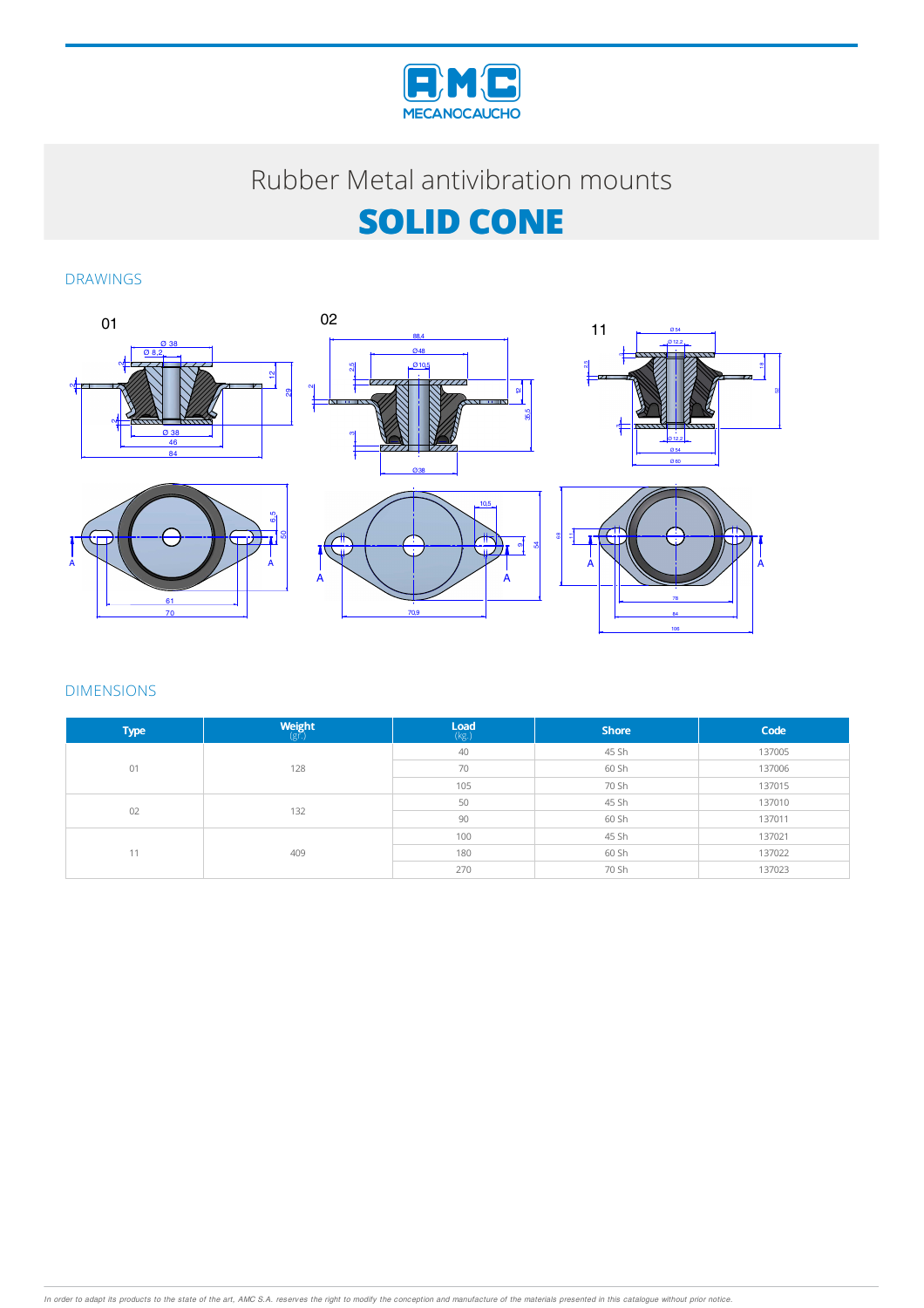

## **SOLID CONE**

DRAWINGS











| <b>Type</b>  | $\underset{\left(\mathrm{gr}\right)}{\mathsf{Weight}}% \underset{\left(\mathrm{gr}\right)}{\mathsf{Weight}}% \underset{\left(\mathrm{gr}\right)}{\mathsf{Matrix}}% \underset{\left(\mathrm{gr}\right)}{\mathsf{Matrix}}% \underset{\left(\mathrm{gr}\right)}{\mathsf{Matrix}}% \underset{\left(\mathrm{gr}\right)}{\mathsf{Matrix}}% \underset{\left(\mathrm{gr}\right)}{\mathsf{Matrix}}% \underset{\left(\mathrm{gr}\right)}{\mathsf{Matrix}}% \underset{\left(\mathrm{gr}\right)}{\mathsf{Matrix}}% \underset{\left(\mathrm{gr}\right)}{\mathsf{Matrix}}% \underset{\left(\mathrm{gr}\right)}{\mathsf{Matrix}}% \underset{\left(\mathrm{gr}\right$ | $\underset{(\text{kg.})}{\text{Load}}$ | <b>Shore</b> | Code   |
|--------------|-------------------------------------------------------------------------------------------------------------------------------------------------------------------------------------------------------------------------------------------------------------------------------------------------------------------------------------------------------------------------------------------------------------------------------------------------------------------------------------------------------------------------------------------------------------------------------------------------------------------------------------------------------|----------------------------------------|--------------|--------|
|              | 450                                                                                                                                                                                                                                                                                                                                                                                                                                                                                                                                                                                                                                                   | 120                                    | 45 Sh        | 137921 |
| 13           |                                                                                                                                                                                                                                                                                                                                                                                                                                                                                                                                                                                                                                                       | 170                                    | 55 Sh        | 137922 |
|              |                                                                                                                                                                                                                                                                                                                                                                                                                                                                                                                                                                                                                                                       | 270                                    | 70 Sh        | 137925 |
| 14 - 2 holes | 643                                                                                                                                                                                                                                                                                                                                                                                                                                                                                                                                                                                                                                                   | 250                                    | 45 Sh        | 137930 |
|              |                                                                                                                                                                                                                                                                                                                                                                                                                                                                                                                                                                                                                                                       | 450                                    | 60 Sh        | 137931 |
|              |                                                                                                                                                                                                                                                                                                                                                                                                                                                                                                                                                                                                                                                       | 690                                    | 70 Sh        | 137932 |
| 14 - 4 holes | 662                                                                                                                                                                                                                                                                                                                                                                                                                                                                                                                                                                                                                                                   | 250                                    | 45 Sh        | 137935 |
|              |                                                                                                                                                                                                                                                                                                                                                                                                                                                                                                                                                                                                                                                       | 450                                    | 60 Sh        | 137936 |
|              |                                                                                                                                                                                                                                                                                                                                                                                                                                                                                                                                                                                                                                                       | 690                                    | 70 Sh        | 137937 |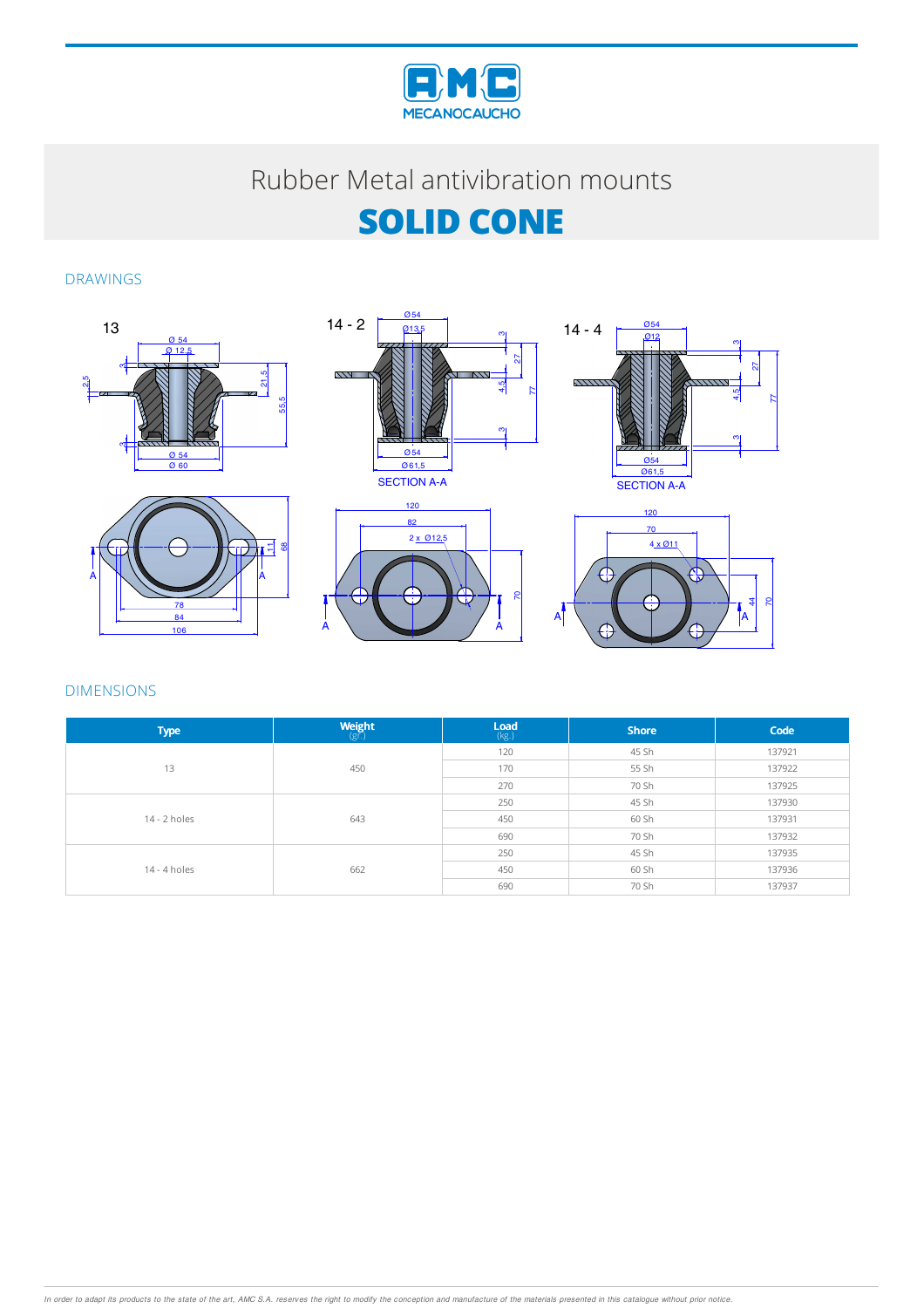

# **SOLID CONE**

DRAWINGS





| <b>Type</b> | $\underset{\left(\mathrm{gr}\right)}{\mathsf{Weight}}% \underset{\left(\mathrm{gr}\right)}{\mathsf{Weight}}% \underset{\left(\mathrm{gr}\right)}{\mathsf{Matrix}}% \underset{\left(\mathrm{gr}\right)}{\mathsf{Matrix}}% \underset{\left(\mathrm{gr}\right)}{\mathsf{Matrix}}% \underset{\left(\mathrm{gr}\right)}{\mathsf{Matrix}}% \underset{\left(\mathrm{gr}\right)}{\mathsf{Matrix}}% \underset{\left(\mathrm{gr}\right)}{\mathsf{Matrix}}% \underset{\left(\mathrm{gr}\right)}{\mathsf{Matrix}}% \underset{\left(\mathrm{gr}\right)}{\mathsf{Matrix}}% \underset{\left(\mathrm{gr}\right)}{\mathsf{Matrix}}% \underset{\left(\mathrm{gr}\right$ | $\underset{\left(\text{kg.}\right)}{\text{Load}}$ | <b>Shore</b> | Code   |
|-------------|-------------------------------------------------------------------------------------------------------------------------------------------------------------------------------------------------------------------------------------------------------------------------------------------------------------------------------------------------------------------------------------------------------------------------------------------------------------------------------------------------------------------------------------------------------------------------------------------------------------------------------------------------------|---------------------------------------------------|--------------|--------|
| 21          | 560                                                                                                                                                                                                                                                                                                                                                                                                                                                                                                                                                                                                                                                   | 180                                               | 45 Sh        | 137071 |
|             |                                                                                                                                                                                                                                                                                                                                                                                                                                                                                                                                                                                                                                                       | 300                                               | 60 Sh        | 137074 |
|             |                                                                                                                                                                                                                                                                                                                                                                                                                                                                                                                                                                                                                                                       | 500                                               | 70 Sh        | 137079 |
| 31          | 1188                                                                                                                                                                                                                                                                                                                                                                                                                                                                                                                                                                                                                                                  | 310                                               | 50 Sh        | 137063 |
|             |                                                                                                                                                                                                                                                                                                                                                                                                                                                                                                                                                                                                                                                       | 500                                               | 60 Sh        | 137061 |
|             |                                                                                                                                                                                                                                                                                                                                                                                                                                                                                                                                                                                                                                                       | 750                                               | 70 Sh        | 137062 |
| 33          | 1462                                                                                                                                                                                                                                                                                                                                                                                                                                                                                                                                                                                                                                                  | 300                                               | 45 Sh        | 137075 |
|             |                                                                                                                                                                                                                                                                                                                                                                                                                                                                                                                                                                                                                                                       | 600                                               | 60 Sh        | 137077 |
|             |                                                                                                                                                                                                                                                                                                                                                                                                                                                                                                                                                                                                                                                       | 900                                               | 70 Sh        | 137078 |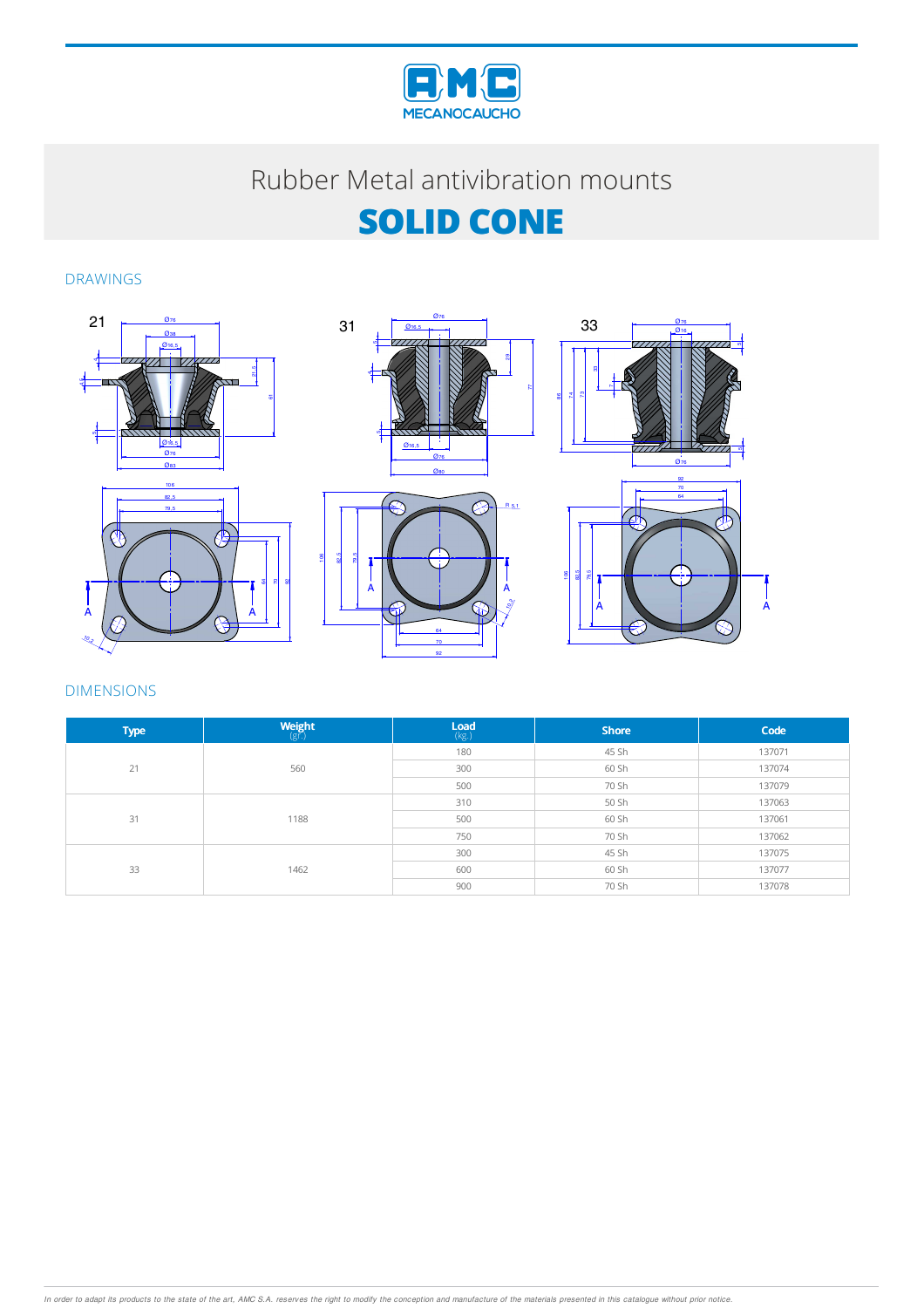

## **SOLID CONE**

#### DRAWINGS







| <b>Type</b> | $\underset{\left(\mathbb{S}\cap\right)}{\text{Weight}}% \underset{\left(\mathbb{S}\cap\right)}{\text{Weight}}% \underset{\left(\mathbb{S}\cap\right)}{\text{Weight}}% \underset{\left(\mathbb{S}\cap\right)}{\text{Weight}}% \underset{\left(\mathbb{S}\cap\right)}{\text{Weight}}% \underset{\left(\mathbb{S}\cap\right)}{\text{Weight}}% \underset{\left(\mathbb{S}\cap\right)}{\text{Weight}}% \underset{\left(\mathbb{S}\cap\right)}{\text{Weight}}% \underset{\left(\mathbb{S}\cap\right)}{\text{Weight}}% \underset{\left(\mathbb{S}\cap\right)}{\text{Weight}}% \underset{\left(\mathbb{S$ | $\underset{\left(\text{kg.}\right)}{\text{Load}}$ | <b>Shore</b> | Code   |
|-------------|---------------------------------------------------------------------------------------------------------------------------------------------------------------------------------------------------------------------------------------------------------------------------------------------------------------------------------------------------------------------------------------------------------------------------------------------------------------------------------------------------------------------------------------------------------------------------------------------------|---------------------------------------------------|--------------|--------|
| 36          | 1410                                                                                                                                                                                                                                                                                                                                                                                                                                                                                                                                                                                              | 400                                               | 45 Sh        | 137171 |
|             |                                                                                                                                                                                                                                                                                                                                                                                                                                                                                                                                                                                                   | 700                                               | 60 Sh        | 137172 |
|             |                                                                                                                                                                                                                                                                                                                                                                                                                                                                                                                                                                                                   | 1100                                              | 70 Sh        | 137173 |
| 39          | 1438                                                                                                                                                                                                                                                                                                                                                                                                                                                                                                                                                                                              | 400                                               | 40 Sh        | 137981 |
|             |                                                                                                                                                                                                                                                                                                                                                                                                                                                                                                                                                                                                   | 600                                               | 50 Sh        | 137982 |
|             |                                                                                                                                                                                                                                                                                                                                                                                                                                                                                                                                                                                                   | 900                                               | 60 Sh        | 137983 |
| 40          | 1216                                                                                                                                                                                                                                                                                                                                                                                                                                                                                                                                                                                              | 420                                               | 45 Sh        | 137081 |
|             |                                                                                                                                                                                                                                                                                                                                                                                                                                                                                                                                                                                                   | 690                                               | 60 Sh        | 137082 |
|             |                                                                                                                                                                                                                                                                                                                                                                                                                                                                                                                                                                                                   | 1080                                              | 70 Sh        | 137083 |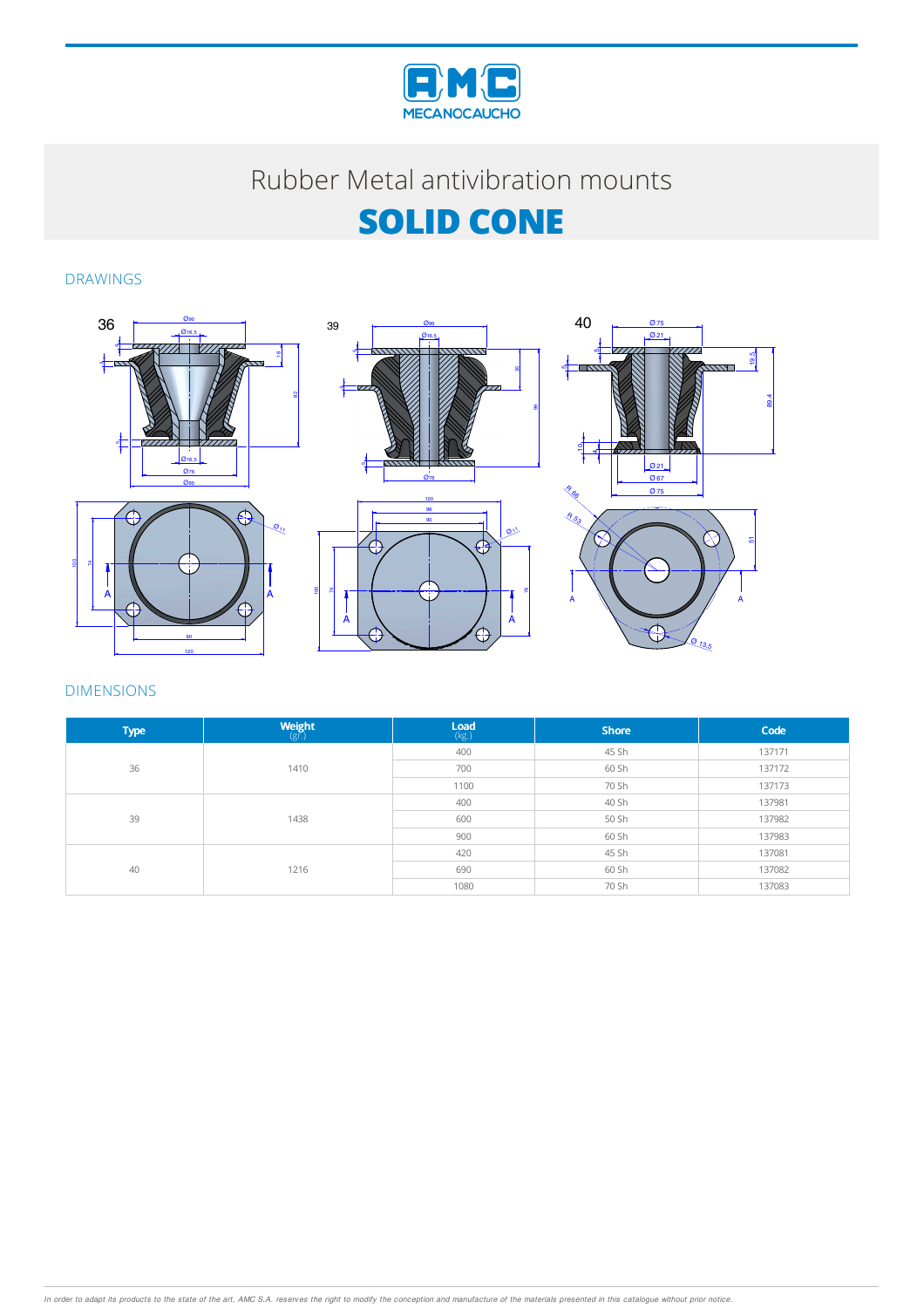

# **SOLID CONE**

#### DRAWINGS







| <b>Type</b> | $\underset{\left(\mathrm{gr}\right)}{\mathsf{Weight}}% \underset{\left(\mathrm{gr}\right)}{\mathsf{Weight}}% \underset{\left(\mathrm{gr}\right)}{\mathsf{Matrix}}% \underset{\left(\mathrm{gr}\right)}{\mathsf{Matrix}}% \underset{\left(\mathrm{gr}\right)}{\mathsf{Matrix}}% \underset{\left(\mathrm{gr}\right)}{\mathsf{Matrix}}% \underset{\left(\mathrm{gr}\right)}{\mathsf{Matrix}}% \underset{\left(\mathrm{gr}\right)}{\mathsf{Matrix}}% \underset{\left(\mathrm{gr}\right)}{\mathsf{Matrix}}% \underset{\left(\mathrm{gr}\right)}{\mathsf{Matrix}}% \underset{\left(\mathrm{gr}\right)}{\mathsf{Matrix}}% \underset{\left(\mathrm{gr}\right$ | $\mathsf{Load}$<br>$(\mathsf{kg.})$ | <b>Shore</b> | Code   |
|-------------|-------------------------------------------------------------------------------------------------------------------------------------------------------------------------------------------------------------------------------------------------------------------------------------------------------------------------------------------------------------------------------------------------------------------------------------------------------------------------------------------------------------------------------------------------------------------------------------------------------------------------------------------------------|-------------------------------------|--------------|--------|
| 60          | 1821                                                                                                                                                                                                                                                                                                                                                                                                                                                                                                                                                                                                                                                  | 900                                 | 45 Sh        | 137091 |
|             |                                                                                                                                                                                                                                                                                                                                                                                                                                                                                                                                                                                                                                                       | 1250                                | 60 Sh        | 137092 |
| 65          | 2965                                                                                                                                                                                                                                                                                                                                                                                                                                                                                                                                                                                                                                                  | 500                                 | 50 Sh        | 137176 |
|             |                                                                                                                                                                                                                                                                                                                                                                                                                                                                                                                                                                                                                                                       | 1100                                | 65 Sh        | 137177 |
|             |                                                                                                                                                                                                                                                                                                                                                                                                                                                                                                                                                                                                                                                       | 1560                                | 75 Sh        | 137178 |
| 70          | 3450                                                                                                                                                                                                                                                                                                                                                                                                                                                                                                                                                                                                                                                  | 1000                                | 45 Sh        | 137101 |
|             |                                                                                                                                                                                                                                                                                                                                                                                                                                                                                                                                                                                                                                                       | 2100                                | 60 Sh        | 137102 |
|             |                                                                                                                                                                                                                                                                                                                                                                                                                                                                                                                                                                                                                                                       | 2500                                | 70 Sh        | 137103 |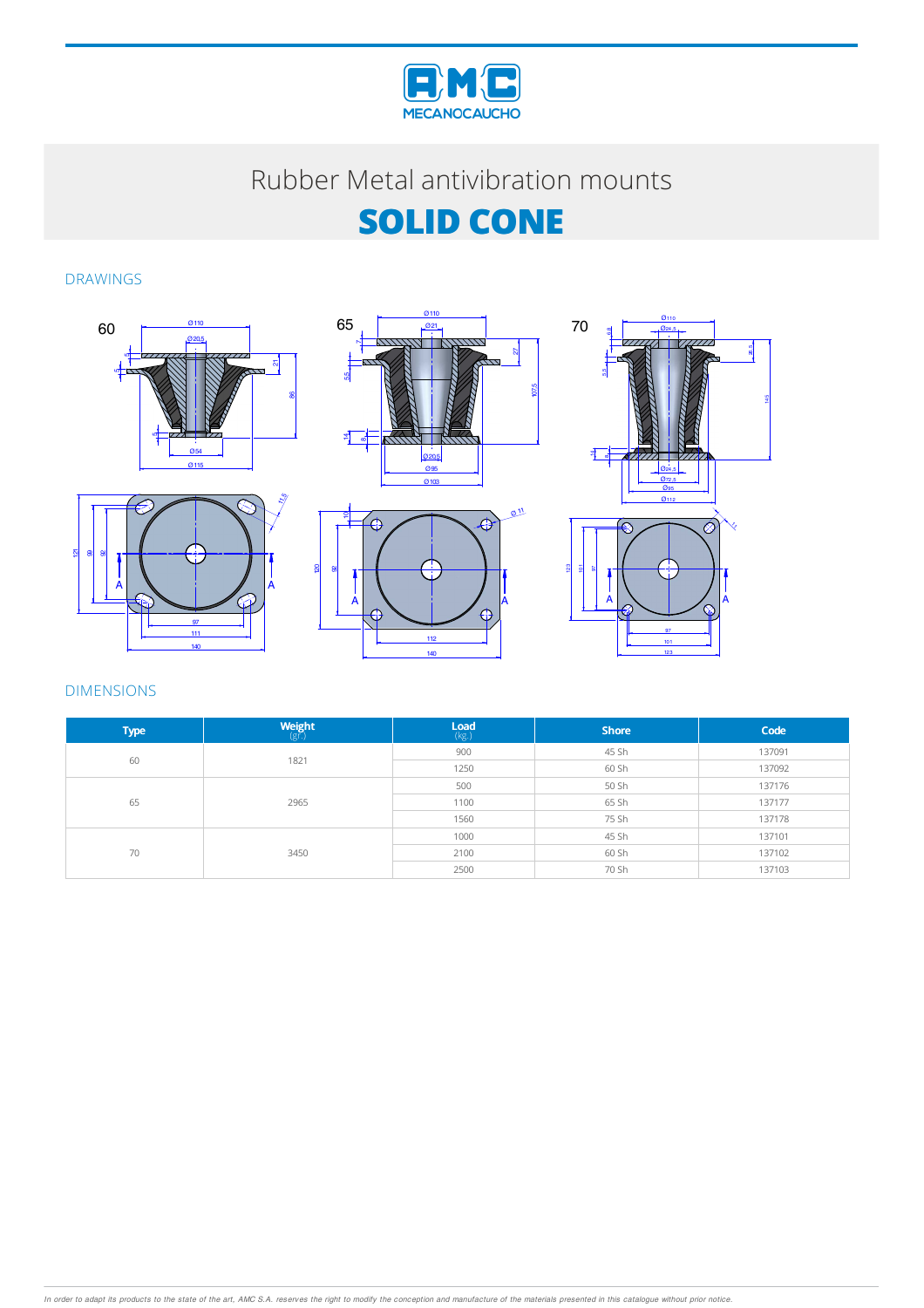

## **SOLID CONE**

DRAWINGS





| <b>Type</b> | Weight | $\mathsf{Load}$<br>$(\mathsf{kg.})$ | <b>Shore</b> | Code   |
|-------------|--------|-------------------------------------|--------------|--------|
| 121 NG      | 7840   | 1750                                | 55 Sh        | 137830 |
|             |        | 2000                                | 65 Sh        | 137833 |
| 121 NP      | 6940   | 730                                 | 45 Sh        | 137841 |
|             |        | 1200                                | 55 Sh        | 137829 |